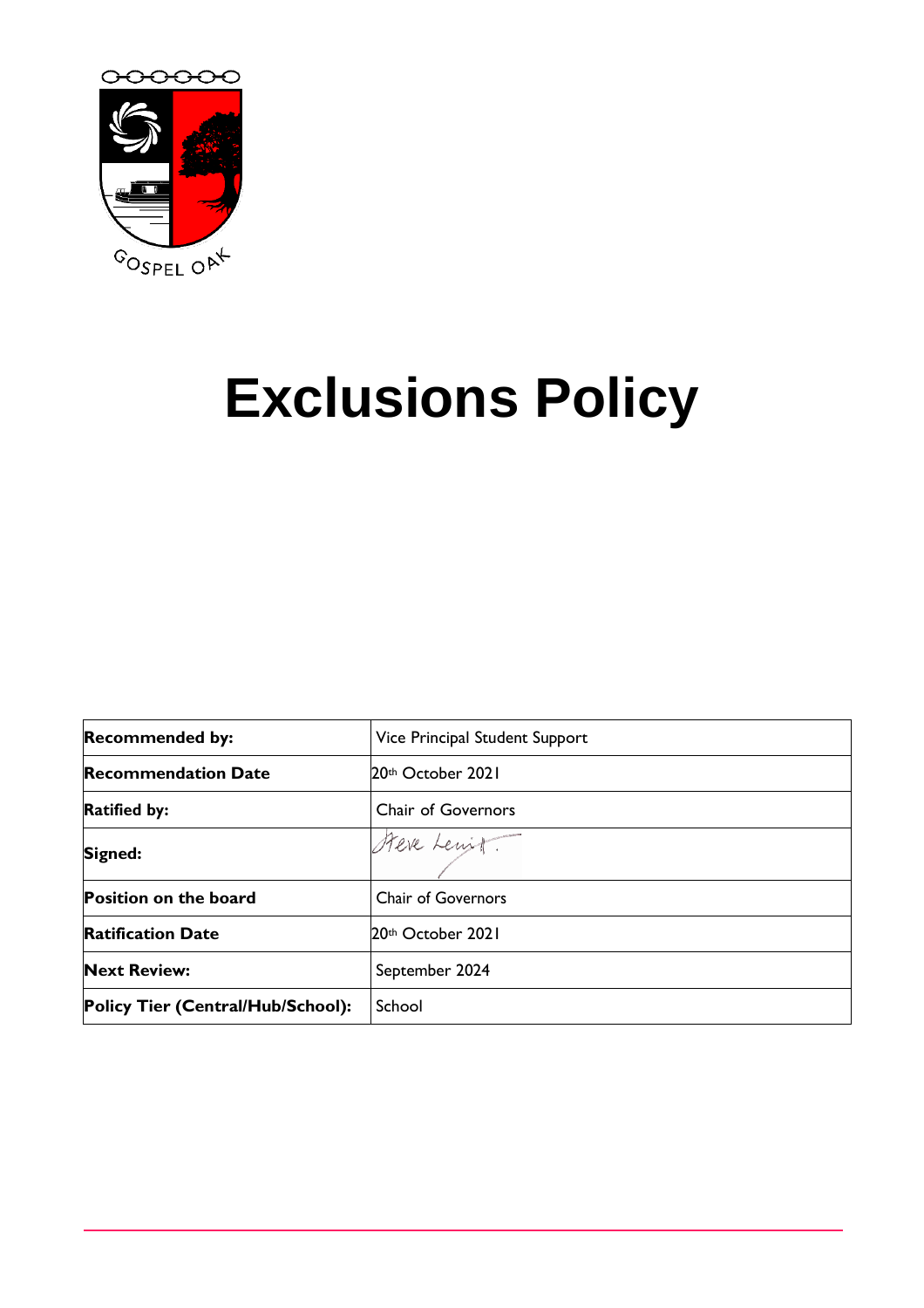# **Aims**

Our school aims to ensure that:

- The exclusions process is applied fairly and consistently
- The exclusions process is understood by governors, staff, parents and pupils
- > Pupils in school are safe and happy
- > Pupils do not become NEET (not in education, employment or training)

## **1 Legislation and statutory guidance**

This policy is based on statutory guidance from the Department for Education: Exclusion from maintained schools, [academies and pupil referral units \(PRUs\) in England.](https://www.gov.uk/government/publications/school-exclusion) 

It is based on the following legislation, which outline schools' powers to exclude pupils:

- Section 52 of the [Education Act 2002,](http://www.legislation.gov.uk/ukpga/2002/32/section/52) as amended by the [Education Act 2011](http://www.legislation.gov.uk/ukpga/2011/21/contents/enacted)
- [The School Discipline \(Pupil Exclusions and Reviews\) \(England\) Regulations 2012](http://www.legislation.gov.uk/uksi/2012/1033/made)

In addition, the policy is based on:

- > Part 7, chapter 2 of the [Education and Inspections Act 2006,](http://www.legislation.gov.uk/ukpga/2006/40/part/7/chapter/2) which looks at parental responsibility for excluded pupils
- Section 579 of the [Education Act 1996](http://www.legislation.gov.uk/ukpga/1996/56/section/579), which defines 'school day'
- The [Education \(Provision of Full-Time Education for Excluded Pupils\) \(England\) Regulations 2007,](http://www.legislation.gov.uk/uksi/2007/1870/contents/made) as amended by [The Education \(Provision of Full-Time Education for Excluded Pupils\) \(England\) \(Amendment\) Regulations 2014](http://www.legislation.gov.uk/uksi/2014/3216/contents/made)

policy complies with our funding agreement and articles of association.

# **2 The decision to exclude**

Only the Principal, or acting Principal, can exclude a pupil from school. A permanent exclusion will be taken as a last resort.

Our school is aware that off-rolling is unlawful. Ofsted defines off-rolling as:

"…the practice of removing a pupil from the school roll without a formal, permanent exclusion or by encouraging a parent to remove their child from the school roll, when the removal is primarily in the interests of the school rather than in the best interests of the pupil."

We are committed to following all statutory exclusions procedures to ensure that every child receives an education in a safe and caring environment.

A decision to exclude a pupil will be taken only:

In response to serious or persistent breaches of the school's behaviour policy, **and**

If allowing the pupil to remain in school would seriously harm the education or welfare of others

Before deciding whether to exclude a pupil, either permanently or for a fixed period, the Principal will:

- Consider all the relevant facts and evidence, including whether the incident(s) leading to the exclusion were provoked
- Allow the pupil to give their version of events
- Consider if the pupil has special educational needs (SEN)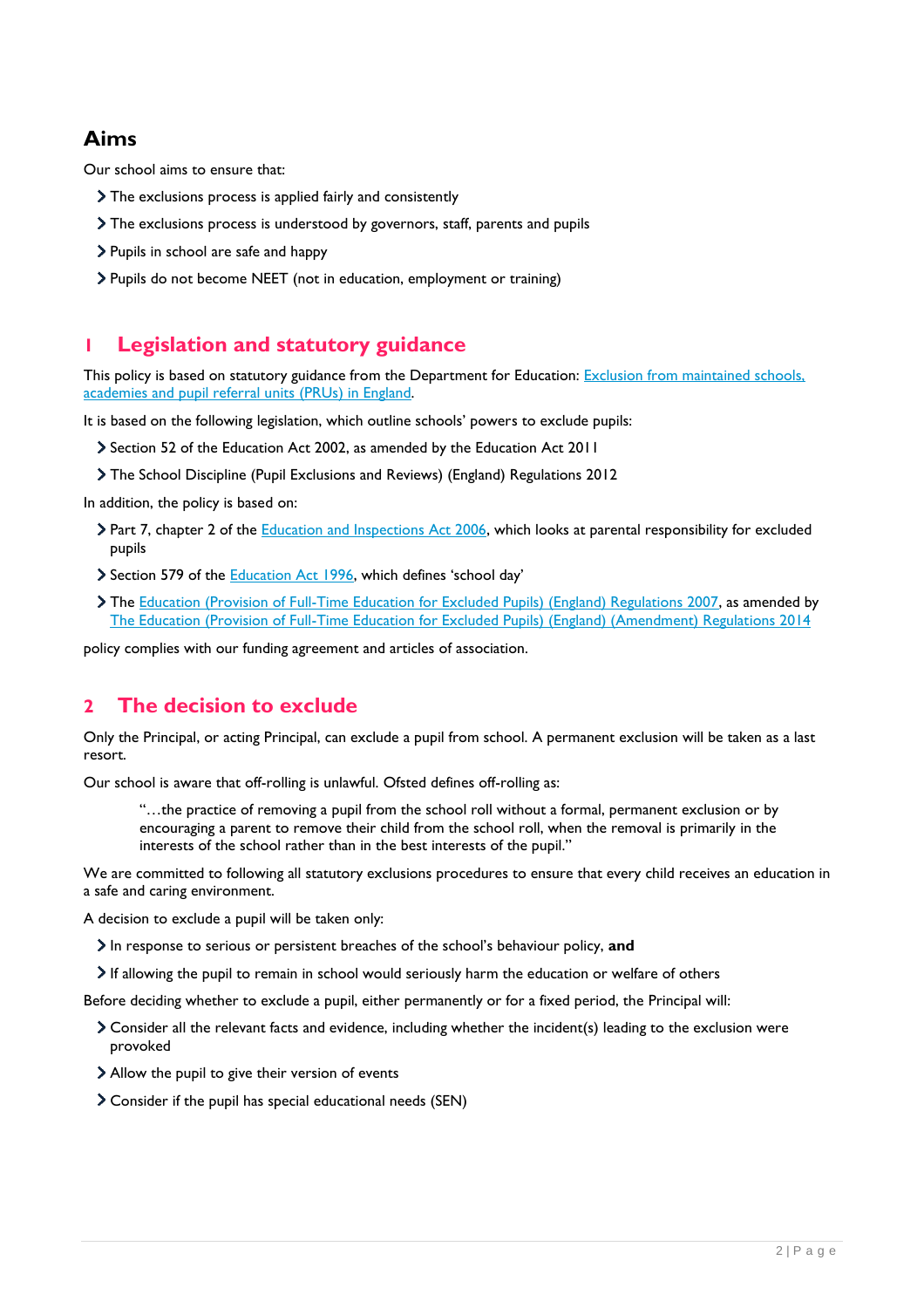## **3 Definition**

For the purposes of exclusions, school day is defined as any day on which there is a school session. Therefore, INSET or staff training days do not count as a school day.

## **4 Roles and responsibilities**

#### **4.1 The Principal**

#### **Informing parents**

The Principal will immediately provide the following information, in writing, to the parents of an excluded pupil:

- > The reason(s) for the exclusion
- The length of a fixed-term exclusion or, for a permanent exclusion, the fact that it is permanent
- Information about parents' right to make representations about the exclusion to the governing board and how the pupil may be involved in this
- How any representations should be made
- Where there is a legal requirement for the governing board to meet to consider the reinstatement of a pupil, and that parents have a right to attend a meeting, be represented at a meeting (at their own expense) and to bring a friend

The Principal will also notify parents by the end of the afternoon session on the day their child is excluded that for the first 5 school days of an exclusion, or until the start date of any alternative provision where this is earlier, parents are legally required to ensure that their child is not present in a public place during school hours without a good reason. Parents may be given a fixed penalty notice or prosecuted if they fail to do this.

If alternative provision is being arranged, the following information will be included when notifying parents of an exclusion:

- The start date for any provision of full-time education that has been arranged
- The start and finish times of any such provision, including the times for morning and afternoon sessions, where relevant
- > The address at which the provision will take place
- Any information required by the pupil to identify the person they should report to on the first day

Where this information on alternative provision is not reasonably ascertainable by the end of the afternoon session, it may be provided in a subsequent notice, but it will be provided no later than 48 hours before the provision is due to start. The only exception to this is where alternative provision is to be provided before the sixth day of an exclusion, in which case the information can be provided with less than 48 hours' notice with parents' consent.

#### **Informing the governing board and local authority**

The Principal will immediately notify the governing board and the local authority (LA) of:

- A permanent exclusion, including when a fixed-period exclusion is followed by a decision to permanently exclude a pupil
- Exclusions which would result in the pupil being excluded for more than 5 school days (or more than 10 lunchtimes) in a term
- Exclusions which would result in the pupil missing a public examination

For a permanent exclusion, if the pupil lives outside the LA in which the school is located, the Principal will also immediately inform the pupil's 'home authority' of the exclusion and the reason(s) for it without delay.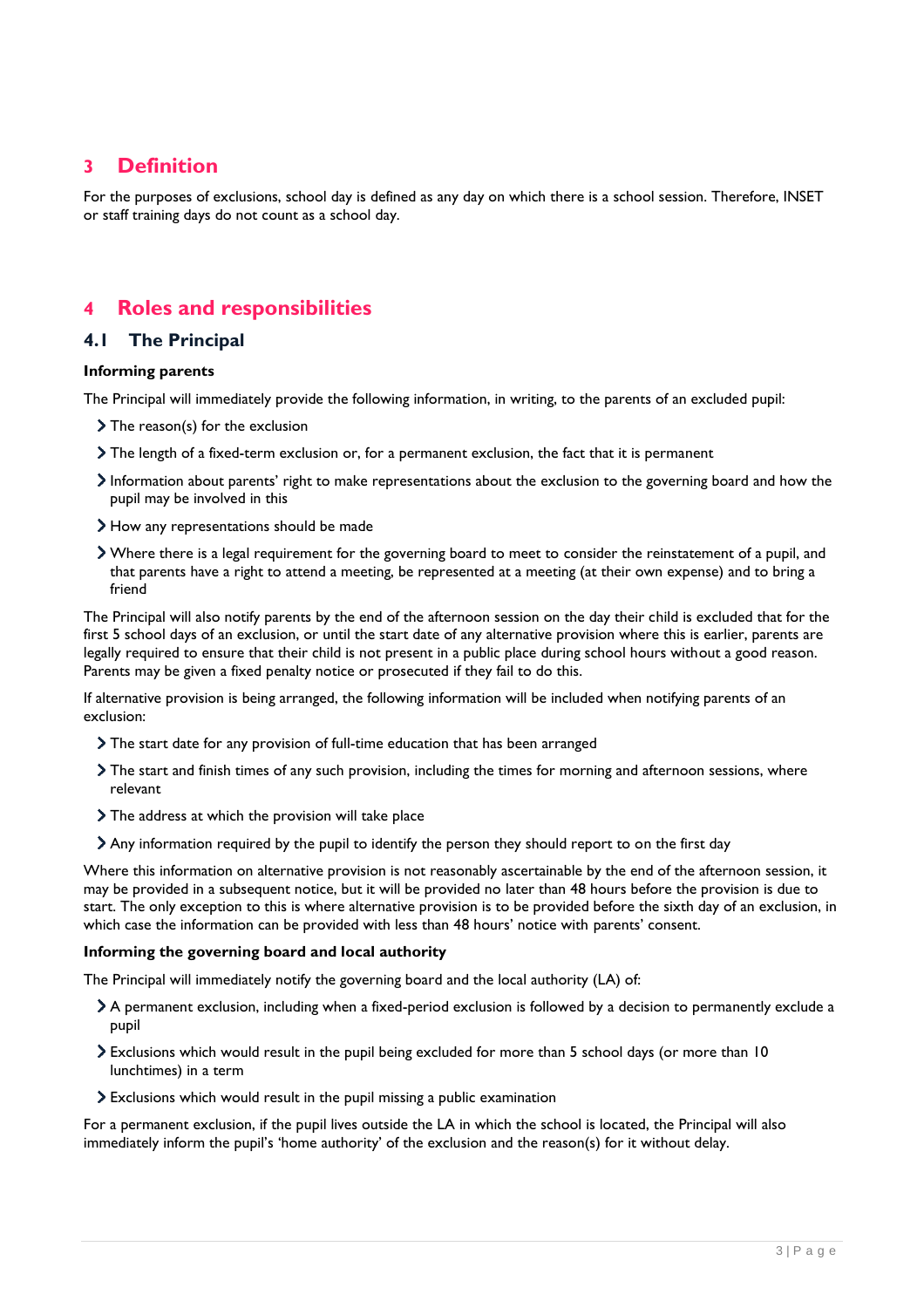For all other exclusions, the Principal will notify the governing board and LA once a term.

### **4.2 The governing board**

Responsibilities regarding exclusions are delegated to members of the governing board.

The members of the governing board have a duty to consider the reinstatement of an excluded pupil

For a fixed-period exclusion of more than 5 school days, the school will arrange suitable full-time education for the pupil. This provision will begin no later than the sixth day of the exclusion.

Provision does not have to be arranged for pupils in the final year of compulsory education who do not have any further public examinations to sit.

#### **4.3 The LA**

For permanent exclusions, the LA is responsible for arranging suitable full-time education to begin no later than the sixth day of the exclusion.

# **5 Considering the reinstatement of a pupil**

Members of the Governing board will consider the reinstatement of an excluded pupil within 15 school days of receiving the notice of the exclusion if:

- > The exclusion is permanent
- It is a fixed-term exclusion which would bring the pupil's total number of school days of exclusion to more than 15 in a term
- It would result in a pupil missing a public examination or national curriculum test

If requested to do so by parents, Members of the Governing board will consider the reinstatement of an excluded pupil within 50 school days of receiving notice of the exclusion if the pupil would be excluded from school for more than 5 school days, but less than 15, in a single term.

Where an exclusion would result in a pupil missing a public examination Members of the Governing board will consider the reinstatement of the pupil before the date of the examination. If this is not practicable, the Members of the Governing board will consider the exclusion and decide whether or not to reinstate the pupil.

Members of the Governing board can either:

- Decline to reinstate the pupil, or
- Direct the reinstatement of the pupil immediately, or on a particular date

In reaching a decision, Members of the Governing board will consider whether the exclusion was lawful, reasonable and procedurally fair and whether the Principal followed their legal duties. They will decide whether or not a fact is true 'on the balance of probabilities', which differs from the criminal standard of 'beyond reasonable doubt', as well as any evidence that was presented in relation to the decision to exclude.

Minutes will be taken of the meeting, and a record of evidence considered kept. The outcome will also be recorded on the pupil's educational record.

Members of the Governing board will notify, in writing, the Principal, parents and the LA of its decision, along with reasons for its decision, without delay.

Where an exclusion is permanent, Members of the Governing board's decision will also include the following:

The fact that it is permanent

Notice of parents' right to ask for the decision to be reviewed by an independent review panel, and:

The date by which an application for an independent review must be made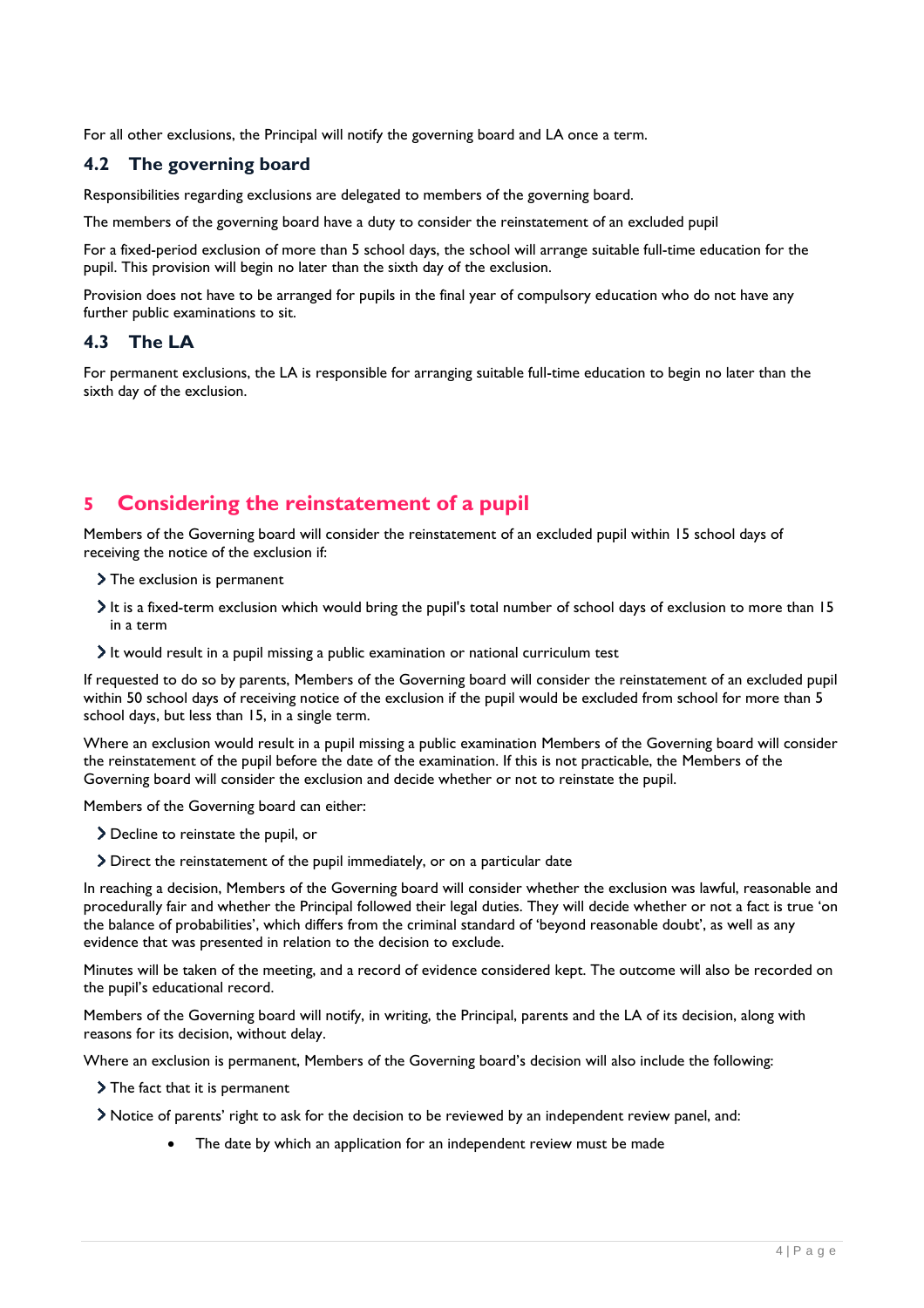- The name and address to whom an application for a review should be submitted
- That any application should set out the grounds on which it is being made and that, where appropriate, reference to how the pupil's SEN are considered to be relevant to the exclusion
- That, regardless of whether the excluded pupil has recognised SEN, parents have a right to require the School to appoint a SEN expert to attend the review
- Details of the role of the SEN expert and that there would be no cost to parents for this appointment.
- That parents must make clear if they wish for a SEN expert to be appointed in any application for a review
- That parents may, at their own expense, appoint someone to make written and/or oral representations to the panel, and parents may also bring a friend to the review
- That if parents believe that the exclusion has occurred as a result of discrimination, they may make a claim under the Equality Act 2010 to the first-tier tribunal (special educational needs and disability), in the case of disability discrimination, or the county court, in the case of other forms of discrimination. A claim of discrimination made under these routes should be lodged within 6 months of the date on which the discrimination is alleged to have taken place

## **6 An independent review**

If parents apply for an independent review, the Academy Trust will arrange for an independent panel to review the decision of the governing board not to reinstate a permanently excluded pupil. This will be done either directly by the Academy Trust or by using specialist services bought in to provide panel members, Clerk and SEN expert (where applicable).

Parents are required to submit their applications within:

- 15 school days of the governing board's notification of their decision.
- 15 school days of the final determination of a discriminatory claim made under the Equality Act 2010.

Any application made outside of this timeframe will not be reviewed.

The Academy Trust will adhere to all statutory guidelines when conducting an independent panel review, as outlined in the DfE's statutory guidance document 'Exclusion from maintained schools, academies and pupil referral units in England'

# **7 School registers**

A pupil's name will be removed from the school admissions register if:

- 15 school days have passed since the parents were notified of the exclusion panel's decision to not reinstate the pupil and no application has been made for an independent review panel, or
- The parents have stated in writing that they will not be applying for an independent review panel

Where an application for an independent review has been made, the governing board will wait until that review has concluded before removing a pupil's name from the register.

Where alternative provision has been made for an excluded pupil and they attend it, code B (education off-site) or code D (dual registration) will be used on the attendance register.

Where excluded pupils are not attending alternative provision, code E (absent) will be used.